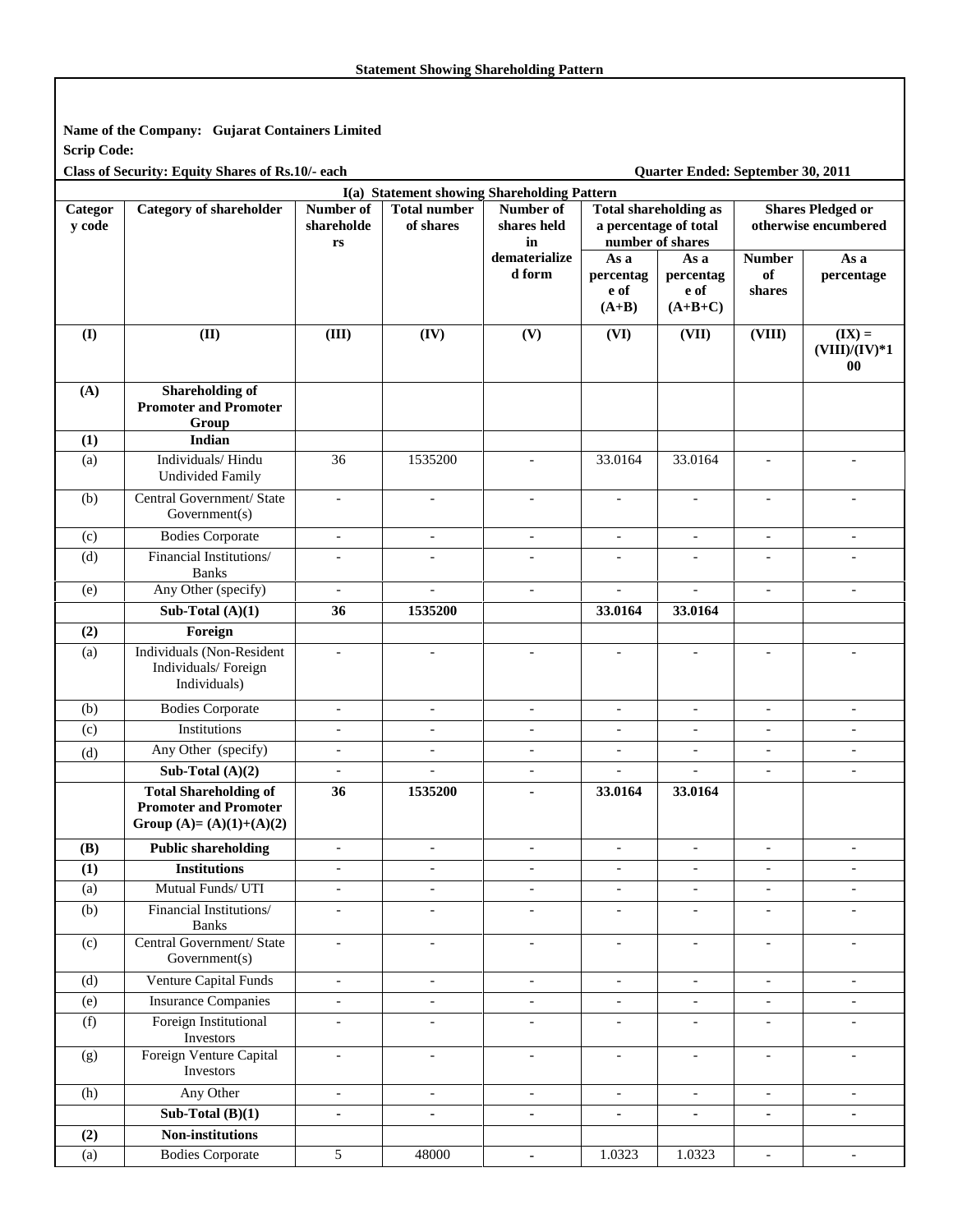| (b) | Individuals -                                                                                    |                |         |                          |                          |         |                          |            |
|-----|--------------------------------------------------------------------------------------------------|----------------|---------|--------------------------|--------------------------|---------|--------------------------|------------|
|     | i. Individual shareholders<br>holding nominal share<br>capital up to Rs. 1 lakh.                 | 10306          | 2293700 | 9900                     | 49.3269                  | 49.3269 | Nil                      | Nil        |
|     | ii. Individual shareholders<br>holding nominal share<br>capital in excess of Rs. 1<br>lakh.      | 5              | 736600  | ۰.                       | 15.8409                  | 15.8409 | $\overline{\phantom{a}}$ |            |
| (c) | Any Other:                                                                                       |                |         |                          |                          |         |                          |            |
|     | <b>Clearing Members</b>                                                                          | $\overline{a}$ |         | $\overline{\phantom{0}}$ | $\overline{\phantom{a}}$ |         |                          |            |
|     | <b>NRI</b>                                                                                       | 122            | 36500   | 1300                     | 0.7871                   | 0.7871  |                          |            |
|     | Sub-Total $(B)(2)$                                                                               | 10438          | 3114800 | 11200                    | 66.9872                  | 66.9872 | <b>Nil</b>               | <b>Nil</b> |
|     | <b>Total Public</b><br>Shareholding $(B)=$<br>$(B)(1)+(B)(2)$                                    | 10438          | 3114800 | 11200                    | 66.9872                  | 66.9872 | <b>Nil</b>               | <b>Nil</b> |
|     | <b>TOTAL</b> $(A)+(B)$                                                                           | 10474          | 4650000 | 11200                    | 100.00                   | 100.00  | <b>Nil</b>               | <b>Nil</b> |
| (C) | Shares held by<br><b>Custodians and against</b><br>which Depository<br>Receipts have been issued |                |         |                          |                          |         |                          |            |
|     | <b>GRAND TOTAL</b><br>$(A)+(B)+(C)$                                                              | 10474          | 4650000 | 11200                    | 100.00                   | 100.00  |                          |            |

**NA - Not applicable** 

## **(I)(b) Statement showing Shareholding of persons belonging to the category "Promoter and Promoter Group"**

| Sr. No.        | Name of the shareholder | Number of<br>shares | Shares as a<br>percentage of<br>total number<br>of shares {i.e.,<br><b>Grand Total</b><br>$(A)+(B)+(C)$<br>indicated in<br><b>Statement at</b><br>para $(I)(a)$<br>above} |
|----------------|-------------------------|---------------------|---------------------------------------------------------------------------------------------------------------------------------------------------------------------------|
| 1              | Kiran Shah              | 964200              | 20.7355                                                                                                                                                                   |
| $\overline{2}$ | Geeta K Shah            | 347600              | 7.4753                                                                                                                                                                    |
| 3              | Kiran Shah              | 80000               | 1.7204                                                                                                                                                                    |
| $\overline{4}$ | Kiran Arvindlal Shah    | 50000               | 1.0753                                                                                                                                                                    |
| 5              | Pravin H Shah           | 43300               | 0.9312                                                                                                                                                                    |
| 6              | Geeta Kiran Shah        | 32500               | 0.6989                                                                                                                                                                    |
| 7              | Pravin Hiralal Shah     | 5000                | 0.1075                                                                                                                                                                    |
| 8              | Pradip M Shah           | 4500                | 0.0968                                                                                                                                                                    |
| 9              | Geeta K Shah            | 1100                | 0.0237                                                                                                                                                                    |
| 10             | Kiran Shah              | 1100                | 0.0237                                                                                                                                                                    |
| 11             | Pravin Shah             | 1100                | 0.0237                                                                                                                                                                    |
| 12             | Minaxiben Shah          | 900                 | 0.0194                                                                                                                                                                    |
| 13             | Arvindbhai Shah         | 800                 | 0.0172                                                                                                                                                                    |
| 14             | Pradipbhai Shah         | 500                 | 0.0108                                                                                                                                                                    |
| 15             | Pravin Hiral Shah       | 500                 | 0.0108                                                                                                                                                                    |
| 16             | Geetadevi K Shah        | 100                 | 0.0022                                                                                                                                                                    |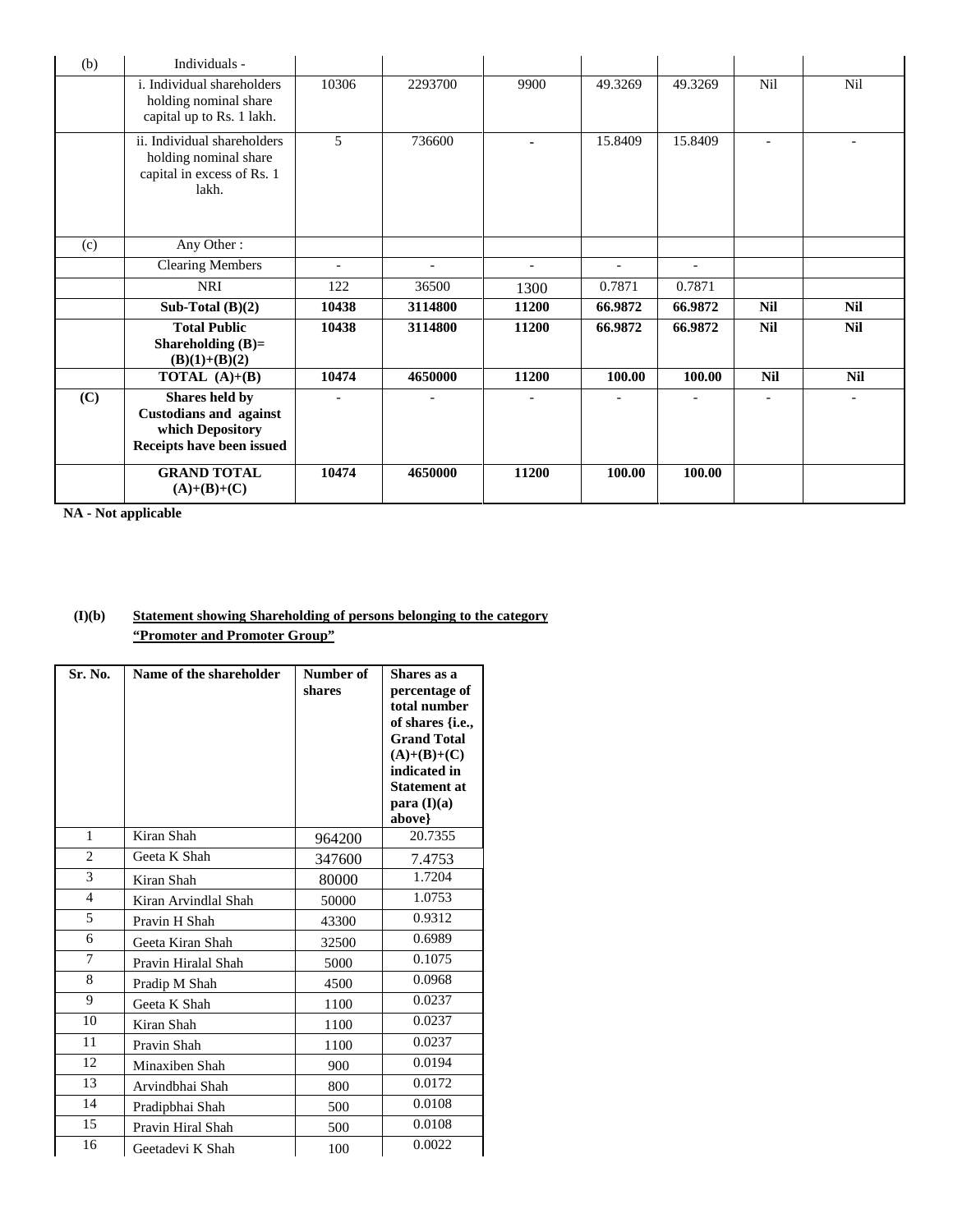| 17           | Geetaben Shah         | 100     | 0.0022  |
|--------------|-----------------------|---------|---------|
| 18           | Pradipkumar shah      | 100     | 0.0022  |
| 19           | Shah Geeta Devi Kiran | 100     | 0.0022  |
| 20           | Shah Geeta ben Kiran  | 100     | 0.0022  |
| 21           | Shah Kiranray A       | 100     | 0.0022  |
| 22           | Shah Geeta            | 100     | 0.0022  |
| 23           | Geetakumari K Shah    | 100     | 0.0022  |
| 24           | Geetagauri Kiran Shah | 100     | 0.0022  |
| 25           | Geeta Devi K Shah     | 100     | 0.0022  |
| 26           | Geeta Kiran Shah      | 100     | 0.0022  |
| 27           | Geetagauri Shah       | 100     | 0.0022  |
| 28           | Kiranray A Shah       | 100     | 0.0022  |
| 29           | Pradipbhai Shah       | 100     | 0.0022  |
| 30           | Pradipray Shah        | 100     | 0.0022  |
| 31           | Pradip Shah           | 100     | 0.0022  |
| 32           | Pradipchandra Shah    | 100     | 0.0022  |
| 33           | Pradip Shah           | 100     | 0.0022  |
| 34           | Geetadevi Kiran Shah  | 100     | 0.0022  |
| 35           | Geetaben Shah         | 100     | 0.0022  |
| 36           | Geeta K Shah          | 100     | 0.0022  |
| <b>TOTAL</b> |                       | 1535200 | 33.0164 |

**(I)(c) Statement showing Shareholding of persons belonging to the category "Public" and holding more than 1% of the total number of shares** 

| Sr. No.        | Name of the shareholder | Number of<br>shares | Shares as a<br>percentage of<br>total number<br>of shares { <i>i.e.</i> ,<br><b>Grand Total</b><br>$(A)+(B)+(C)$<br>indicated in<br><b>Statement at</b><br>para $(I)(a)$<br>above} |
|----------------|-------------------------|---------------------|------------------------------------------------------------------------------------------------------------------------------------------------------------------------------------|
| 1              | Gajanand K. Malpani     | 480000              | 10.3226                                                                                                                                                                            |
| $\overline{c}$ | Laxminarayan G. Malpani | 170000              | 3.6559                                                                                                                                                                             |
| 3              | Willingdon Cristian     | 55300               | 1.1892                                                                                                                                                                             |
|                | <b>TOTAL</b>            | 705300              | 15.1677                                                                                                                                                                            |

| (I)(d)  | Statement showing details of locked-in shares |                                  |                                                                                                                                                      |  |  |
|---------|-----------------------------------------------|----------------------------------|------------------------------------------------------------------------------------------------------------------------------------------------------|--|--|
| Sr. No. | Name of the shareholder                       | Number of<br>locked-in<br>shares | Locked-in shares as a percentage of total<br>number of shares {i.e., Grand Total<br>$(A)+(B)+(C)$ indicated in Statement at para<br>$(I)(a)$ above } |  |  |
|         | Not applicable                                |                                  |                                                                                                                                                      |  |  |
|         | <b>TOTAL</b>                                  |                                  |                                                                                                                                                      |  |  |